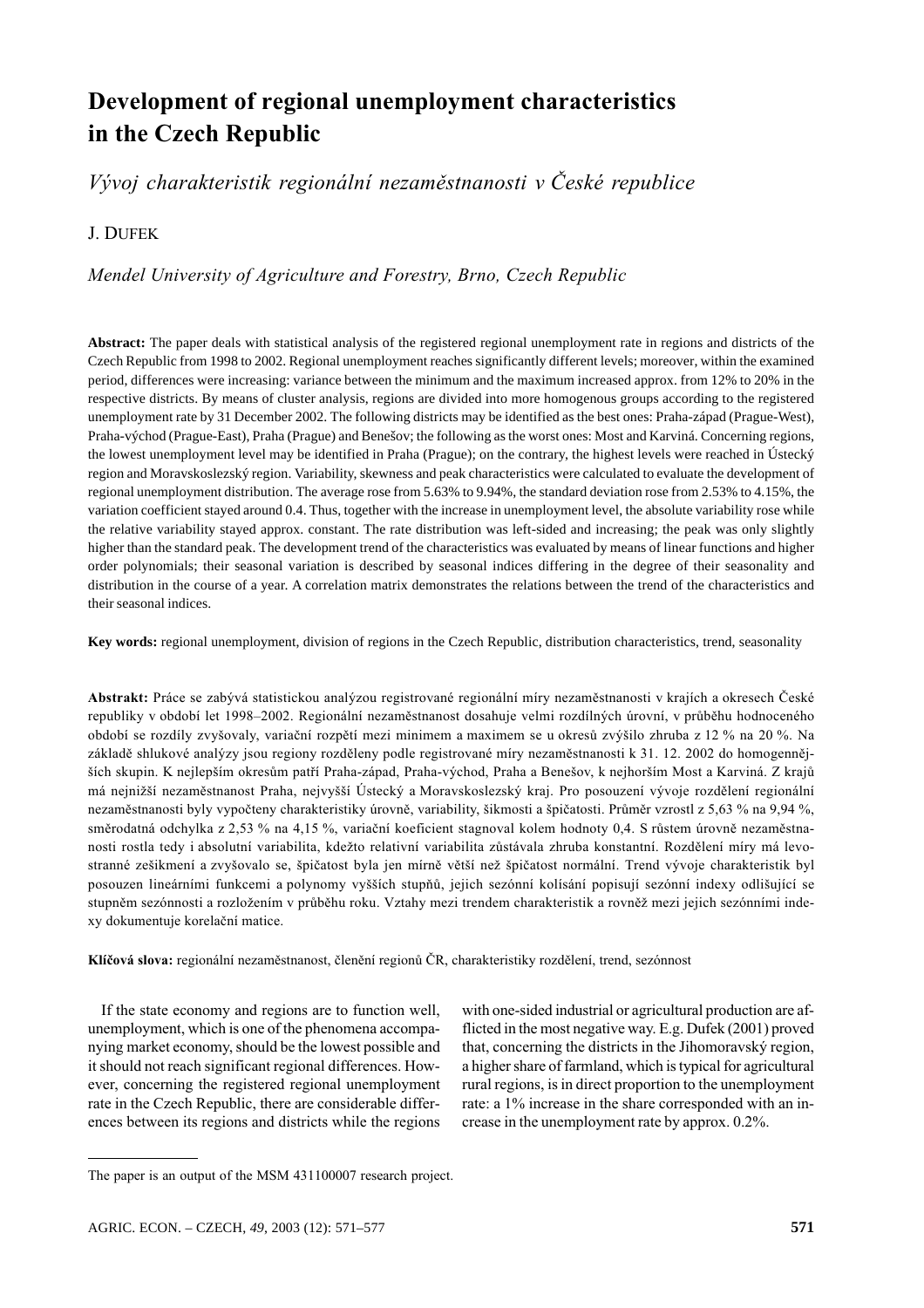Similar to the EU states, Czech government is concerned about enforcing active employment policies. That is why, in correspondence with the EU Employment Policy Principles and in respect to the specifics of the Czech Republic, it adopted so called National Employment Plan in 1999; this plan is updated by means of action plans every year. In these, measures aimed at employment increase in regions are formulated; namely:

- exerting regional development specifics and support for local regional bodies in employment policies,
- identification of local job opportunities and support for new desirable employment replacing jobs that were lost due to restructuring of companies in the respective region.
- increase in the development of regional and social economy in respect to creating new jobs.
- improvement in operation of local labour markets.

Despite the policies adopted, attempts to decrease the unemployment rate are not successful; nevertheless, its growth has stopped since 2000 and, more or less, only seasonal deviations appear. Also, it is disputable to speak of a decrease in regional unemployment differenc- $\overline{e}$ s

The paper aims at classifying regions according to the registered unemployment rate; it attempts to quantify and evaluate the characteristics of level, variability, skewness and peak of its distribution and assess the possible connections in their development.

### **MATERIAL AND METHODOLOGY**

The basic 1998–2002 data on the registered regional unemployment rate in regions and districts of the Czech Republic were obtained from the Czech Ministry of Labour and Social Affairs web site at www.mpsv.cz.

The analysis was carried out by means of elementary statistical methods. Cluster analysis was used for classification of regions and districts into more homogeneous groups; calculation of uni-dimensional overall numerical characteristics was used for overall distribution attributes quantification of the examined feature. Their trend and seasonality are described by means of trend functions and seasonality indices; the degree of their relationship is described by means of paired correlation coefficients. The analysis is accompanied by tables and graphs presenting the results.

STATGRAPHICS Plus 4.0 and UNISTAT 4.53 statistical software were used for calculations and elaborating the graphs.

#### **FINDINGS AND DISCUSSION**

The development of regional unemployment in the Czech Republic more or less follows the development of the national unemployment; however, its level is higher or lower in some regions. Thus, as may be seen from Figure 1 displaying the minimum and the maximum values of the registered unemployment rate in individual districts, regional unemployment reaches significantly different levels.

The graph shows that, between 1998 and 2000, the variance between the minimum and the maximum increased from approx. 12% to approx. 20% and stayed at that level both in 2001 and 2002. Also, it is obvious that major deviations from the national unemployment rate development tend to approach the higher district values and not the lower ones. During the examined period, the average monthly increase in the minimum district unemployment rate values is of 0.027% while the average monthly increase in the maximum values is of 0.152%. This may be compared to the national unemployment rate, the average annual increase of which was of 0.050% in that period. The fact is confirmed by the coefficients of the calculated trend functions; furthermore, their absolute terms provide the information on the absolute level.



Figure 1. Development of the minimum and the maximum unemployment rate in districts of the Czech Republic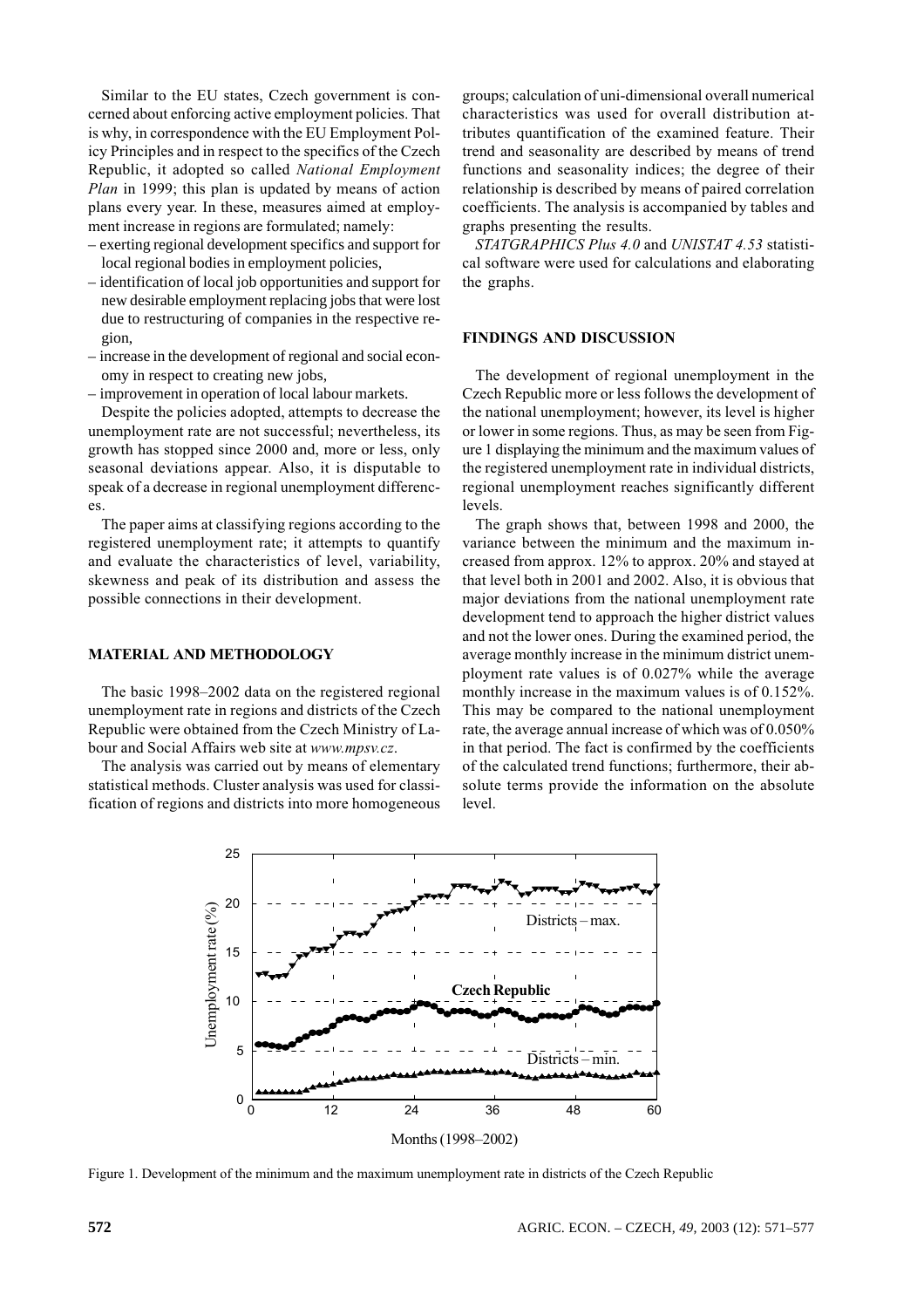| Characteristics     | Trend function              | Correlation | Significance |
|---------------------|-----------------------------|-------------|--------------|
| Minimum regional UR | $v_i' = 1.424 + 0.027 t_i$  | 0.70        | 0.0000       |
| Maximum regional UR | $v_i' = 14.555 + 0.152 t_i$ | 0.87        | 0.0000       |
| Czech national UR   | $y_i' = 6.782 + 0.050 t_i$  | 0.72        | 0.0000       |

Note:  $t_i = 1, 2, ..., 60$  is the time variable for months in the examined period

Significant differences within the Czech Republic exist primarily due to the non-uniform distribution of production resources and cumulating of inefficient industries and their possible depression in some areas. There is high unemployment level in North-east Bohemia, North Moravia and Silesia; on the contrary, there are regions with high concentration of various economic subjects and low unemployment: e.g. Prague and its surroundings, South Bohemia and the area of Pelhřimov. According to Pacltová (2002), higher unemployment is also influenced by a lower qualification structure of the respective region, by a lower ability of some groups of inhabitants to obtain new qualification and by malfunctioning housing market.

Cluster analysis was used for dividing the regions (and districts) of the Czech Republic; in this way, more homogeneous groups are formed and close regions are not divided only according to even interval borders strictly defined by means of variation classification or according to the quartile method the result of which are groups with even number of items. Appropriateness of cluster analysis is supported by Letkovičová who applied it when analysing and forecasting the unemployment rate in districts of the Slovak Republic. Figure 2 shows a registered regional unemployment rate dendrogram according to the districts; Figure 3 shows the dendrogram according to the regions.

For practical reasons, it seems useful to divide Czech regions into 7 groups; the districts are sorted according to the unemployment rate level in ascending order: Group 1: Praha-západ

Group 2: a) Praha-východ, Praha, Benešov

b) Pelhřimov, Mladá Boleslav, České Budějovice, Plzeň-iih, Beroun, Tábor, Rychnov nad Kněžnou, Domažlice, Pardubice, Plzeň-sever, Hradec Králové, Náchod, Jindřichův Hradec, Havlíčkův Brod, Jihlava, Cheb, Prachatice, Plzeň-město, Semily, Strakonice, Klatovy, Rokycany, Rakovník, Ústí nad Orlicí, Mělník, Jičín, Jablonec nad Nisou, Písek, Žďár nad Sázavou, Příbram, Uherské Hradiště, Brno-venkov, Blansko, Nymburk, Tachov, Česká Lípa, Liberec, Trutnov, Vyškov, Zlín, Kolín, Brno-město, Chrudim, Prostějov, Kladno, Karlovy Vary, Český Krumlov c) Kroměříž d) Olomouc, Opava, Vsetín, Břeclav e) Svitavy, Sokolov, Kutná Hora, Přerov, Šumperk, Litoměřice, Nový Jičín, Třebíč Group 3: Frýdek-Místek Group 4: Děčín, Ústí nad Labem, Hodonín, Znojmo Group 5: Bruntál, Jeseník, Ostrava-město, Chomutov, Teplice, Louny

#### Group 6: Karviná

Group 7: Most

Taking the low number of items into consideration, it seems practical to divide the regions into 3 groups; the regions are sorted according to the unemployment rate level in ascending order:

- Group 1: Praha
- Group 2: a) 3-Jihočeský, 4-Plzeňský, 8-Královéhradecký, 2-Středočeský,
	- b) 10-Vysočina, 9-Pardubický, 7-Liberecký



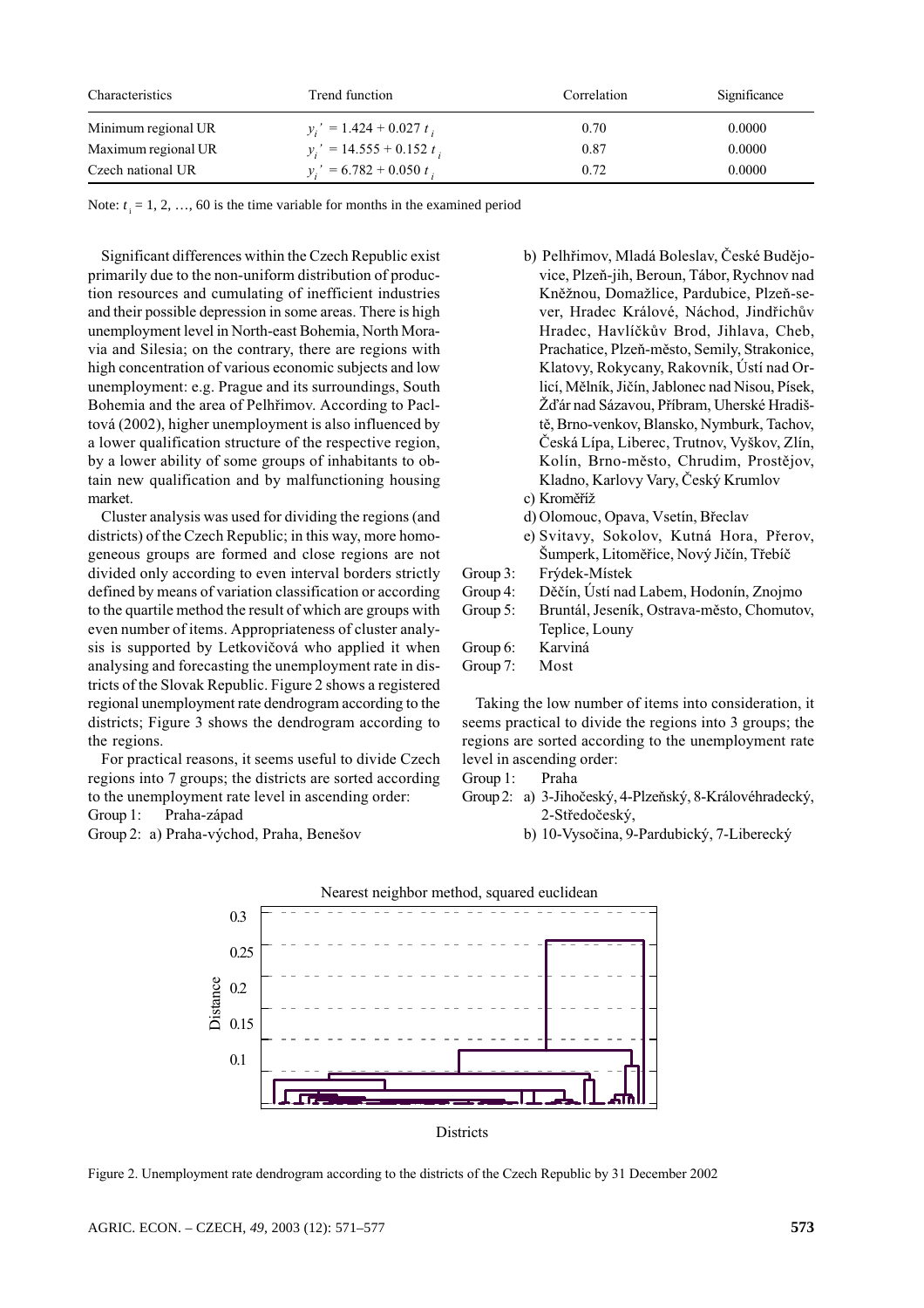

Figure 3. Unemployment rate dendrogram according to the regions of the Czech Republic by 31 December 2002

c) 5-Karlovarský, 13-Zlínský, 11-Jihomoravský, 12-Olomoucký

#### Group 3: 14-Moravskoslezský, 6-Ústecký

Distribution of the regional unemployment rate was subject to change during the examined period. General information on the file of districts of the Czech Republic is provided by histograms from the beginning and the end of the period shown in Figure 4; an increase in the unemployment level and the absolute variability, left-sided skewness and approx. standard peak may be observed.

To assess the development of the regional unemployment rate distribution in districts precisely, uni-dimensional overall numerical characteristics were calculated for individual months. For brief documentation, Table 1 shows a selection of characteristics relating to 31 December of each of the respective years.

A simple calculation form was used to define the characteristics of the extent of distribution non-uniformity for the file of the Czech Republic districts, *i.e.* the unemployment rate values are of the same weight within the calculation.

The mean values, i.e. the arithmetic mean and the median, demonstrate the increasing regional unemployment. In the course of the examined period, the average increased from 5.63% to 9.94%, the median increased from 5.4% to 9.2% while the average, compared to the median, is always of higher value; this is also confirmed by the above mentioned left-siding. This means that the districts with lower unemployment rate are more homogeneous than the districts with higher unemployment rate. This also corresponds with a higher growth of the top quartile compared to growth of the lower quartile and, above all, sharper increase in the unemployment rate maximum values compared to only a slight increase in the minimum values.

The absolute variability is in direct proportion to the level reached. Together with the increase in the average value, the variance and the standard deviation increase as well. The variance increased from 11.7% at the end of 1997 to 18.9% in 2002. Similarly, the standard deviation increased from 2.53% to 4.15%. The relative variability represented by the variation coefficient stayed almost at the same level and oscillated between 0.38 and 0.46 (Fig $ure 5)$ .

The skewness coefficient is at all times positive within the respective period. Its trend is increasing and thus the distribution of the regional unemployment rate is left-sid-



Figure 4. Regional unemployment rate histograms for the file of 77 districts of the Czech Republic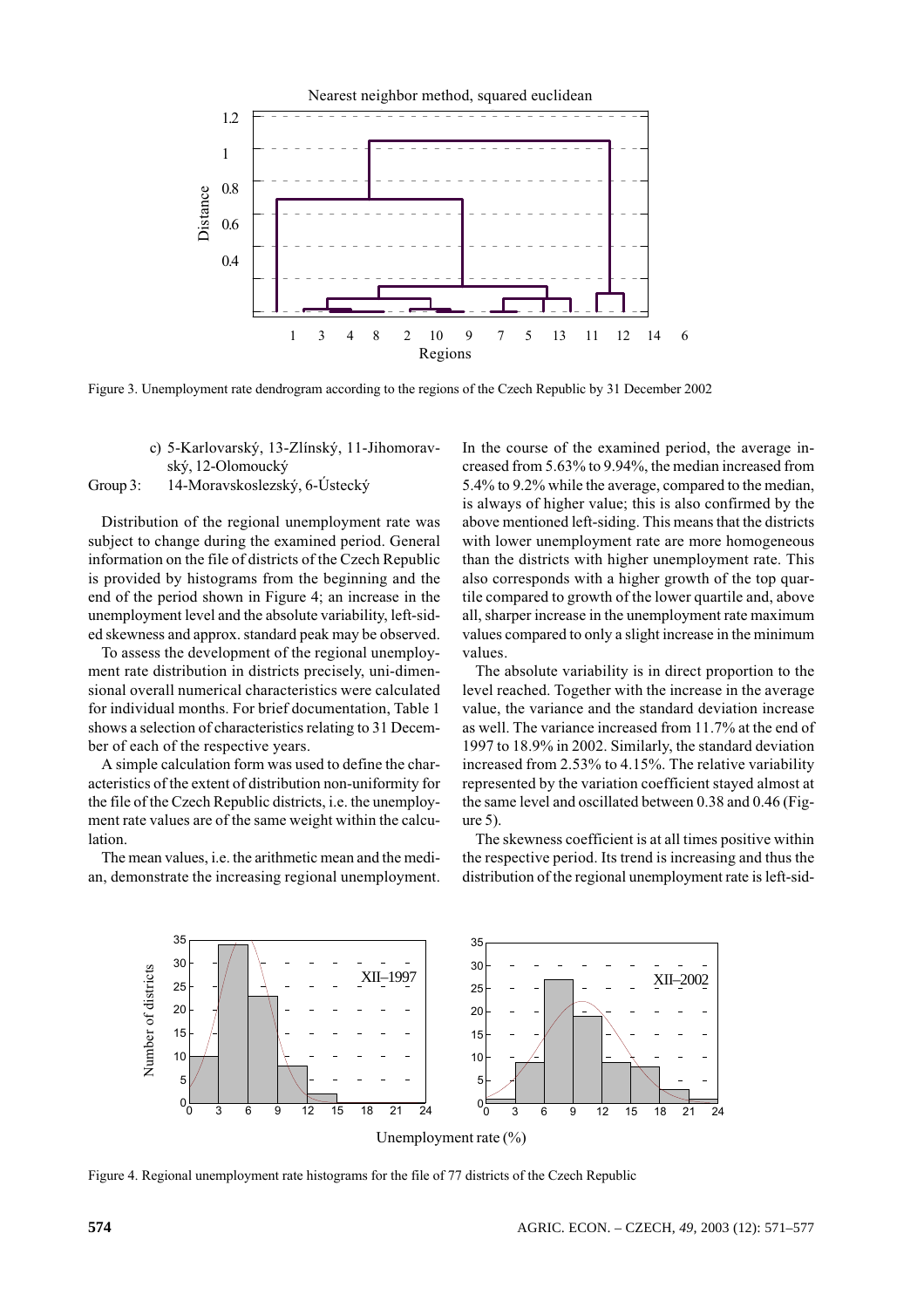Table 1. Overall unemployment rate numerical characteristics of the file of the Czech Republic districts dated 31 December 1997– 2002

| Year | Arithmetic<br>mean | Median | <b>Bottom</b><br>quartile | Top<br>quartile | Min-max      | Dispersion Standard<br>range | deviation | Variation<br>coefficient | <b>Skewness</b><br>coefficient coefficient | Kurtosis |
|------|--------------------|--------|---------------------------|-----------------|--------------|------------------------------|-----------|--------------------------|--------------------------------------------|----------|
| 1997 | 5.63               | 5.4    | 3.7                       | 7.0             | $0.7 - 12.4$ | 11.7                         | 2.53      | 0.45                     | 0.53                                       | 0.12     |
| 1998 | 7.81               | 7.4    | 5.7                       | 9.4             | $1.6 - 15.6$ | 14.0                         | 3.06      | 0.39                     | 0.49                                       | 0.07     |
| 1999 | 9.62               | 8.9    | 7.2                       | 11.6            | $2.5 - 20.0$ | 17.5                         | 3.70      | 0.38                     | 0.63                                       | 0.17     |
| 2000 | 8.89               | 7.9    | 6.0                       | 11.3            | $2.8 - 21.5$ | 18.7                         | 4.10      | 0.46                     | 0.88                                       | 0.29     |
| 2001 | 8.99               | 7.6    | 6.0                       | 11.3            | $2.5 - 21.3$ | 18.8                         | 3.99      | 0.44                     | 0.81                                       | 0.26     |
| 2002 | 9.94               | 9.2    | 7.2                       | 12.5            | $2.8 - 21.7$ | 18.9                         | 4.15      | 0.42                     | 0.73                                       | 0.05     |

ed and it was generally increasing. Next, the kurtosis coefficient – also positive, yet relatively  $low -$  shows a slightly higher kurtosis compared to the standard kurtosis. This means that there is a relatively higher concentration on a specific level.

While the Figures 5 and 6 provide a concrete representation of the development of uni-dimensional numerical characteristics, there are linear trend functions calculated by means of algebraic form to demonstrate their general direction of development:

| Characteristics        | Trend function             | Correlation | Significance |
|------------------------|----------------------------|-------------|--------------|
| Arithmetic mean:       | $y_i' = 7.079 + 0.044 t_i$ | 0.674       | 0.0000       |
| Standard deviation:    | $y_i' = 2.791 + 0.026 t_i$ | 0.876       | 0.0000       |
| Variation coefficient: | $y_i' = 0.401 + 0.001 t_i$ | 0.442       | 0.0004       |
| Skewness coefficient:  | $y_i' = 0.525 + 0.007 t_i$ | 0.764       | 0.0000       |
| Kurtosis coefficient:  | $y_i' = 0.158 + 0.007 t_i$ | 0.437       | 0.0005       |

Besides the rough trend characteristics by means of a linear function, trends of higher-grade polynomials were calculated; these are capable of modelling the general direction of characteristics development more precisely, the fact of which is proved by high values of the correlation indices:

| Arithmetic mean:       | $y_i' = 4.405 + 0.433 t_i - 0.013 t_i^2 + 0.000t_i^3$                | $I = 0.926$ ** |
|------------------------|----------------------------------------------------------------------|----------------|
| Standard deviation:    | $y_i' = 2.549 - 0.006 t_i + 0.005 t_i^2 - 0.000 t_i^3 + 0.000 t_i^4$ | $I = 0.983$ ** |
| Variation coefficient: | $y_i' = 0.476 - 0.013 t_i + 0.001 t_i^2 - 0.000t_i^3$                | $I = 0.881$ ** |
| Skewness coefficient:  | $y_i' = 0.560 - 0.011 t_i + 0.001 t_i^2 - 0.000t_i^3$                | $I = 0.896$ ** |
| Kurtosis coefficient:  | $y_i' = 0.226 - 0.021 t_i + 0.001 t_i^2 - 0.000t_i^3$                | $I = 0.581$ ** |
|                        |                                                                      |                |



Figure 5. Development of the regional unemployment rate level and variability characteristics in the file of 77 districts of the Czech Republic in 1998-2002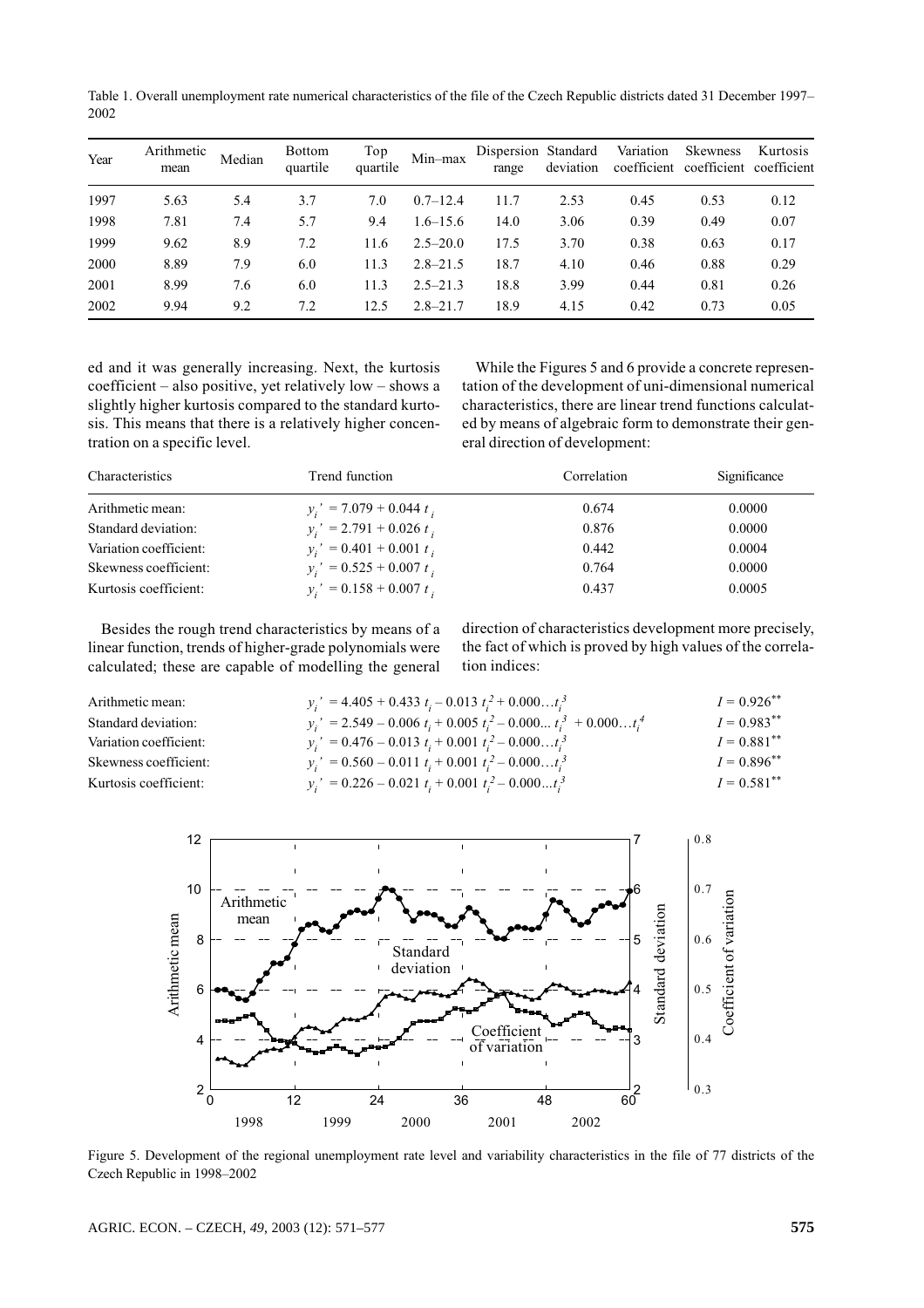

Figure 6. Development of regional unemployment rate skewness and kurtosis characteristics in the file of 77 districts of the Czech Republic in 1998-2002

Furthermore, the graphs show the fact that, to a higher or lesser extent, seasonality applies in the development of all these characteristics. The extent and distribution of the seasonal variations may be seen from the seasonal indices calculated in Table 2.

In respect to the calculation method, the seasonal indices of all characteristics are of the same average value, i.e. 100%; however, they vary both in the degree of seasonality and their distribution in the course of the year. Concerning the arithmetic mean and the standard deviation, their seasonality is approximately the same; however, the degree of variation is lower with the standard deviation. The seasonal indices reach the highest values in winter when the unemployment, compared to other months, rises regularly. On the contrary, seasonality of the remaining characteristics is reverse, i.e. the lowest levels are reached in winter while the variation coefficient varies only slightly, but both the skewness coefficient and the standard variable 4<sup>th</sup> moment are of considerably high seasonality.

A variability-based qualitative comparison of the seasonal indices may clearly be seen from Table 3 in which the variance is only an informative rate based on the difference between the maximum and the minimum (however, in respect to the same indices level, the rate is comparable); on the contrary, the variation coefficient represents the variability of all the 12 indices.

Comparing the development of the numerical characteristics and the course of their seasonal indices, we may conclude that there are mutual relationships existing be-

| Month       | Arithmetic mean | Standard deviation | Variation coefficient | Skewness coefficient | *Standard variable<br>4 <sup>th</sup> moment |
|-------------|-----------------|--------------------|-----------------------|----------------------|----------------------------------------------|
| I           | 107.37          | 104.56             | 97.37                 | 84.62                | 89.57                                        |
| П           | 106.22          | 104.16             | 98.03                 | 86.85                | 90.37                                        |
| Ш           | 102.93          | 102.23             | 99.31                 | 91.78                | 93.35                                        |
| IV          | 97.94           | 99.04              | 101.13                | 99.17                | 98.07                                        |
| V           | 94.82           | 97.62              | 102.94                | 106.70               | 103.38                                       |
| VI          | 96.03           | 99.42              | 103.57                | 108.08               | 105.33                                       |
| VІІ         | 98.71           | 100.22             | 101.42                | 103.99               | 104.22                                       |
| <b>VIII</b> | 99.35           | 99.12              | 99.62                 | 102.50               | 104.98                                       |
| IX          | 99.45           | 97.93              | 98.37                 | 108.46               | 107.48                                       |
| X           | 97.26           | 96.62              | 99.21                 | 111.35               | 106.96                                       |
| XI          | 97.50           | 97.57              | 99.98                 | 104.95               | 102.18                                       |
| XII         | 102.42          | 101.51             | 99.04                 | 91.55                | 94.12                                        |

Table 2. Seasonal multiplicative indices of the regional unemployment rate characteristics in the Czech Republic (1998–2002)

\*Instead of seasonal indices, there are standard variable 4<sup>th</sup> moment indices defined for the peak coefficient. It is because the original figures of the peak coefficients reached both positive and negative values and thus it was impossible to calculate the indices.